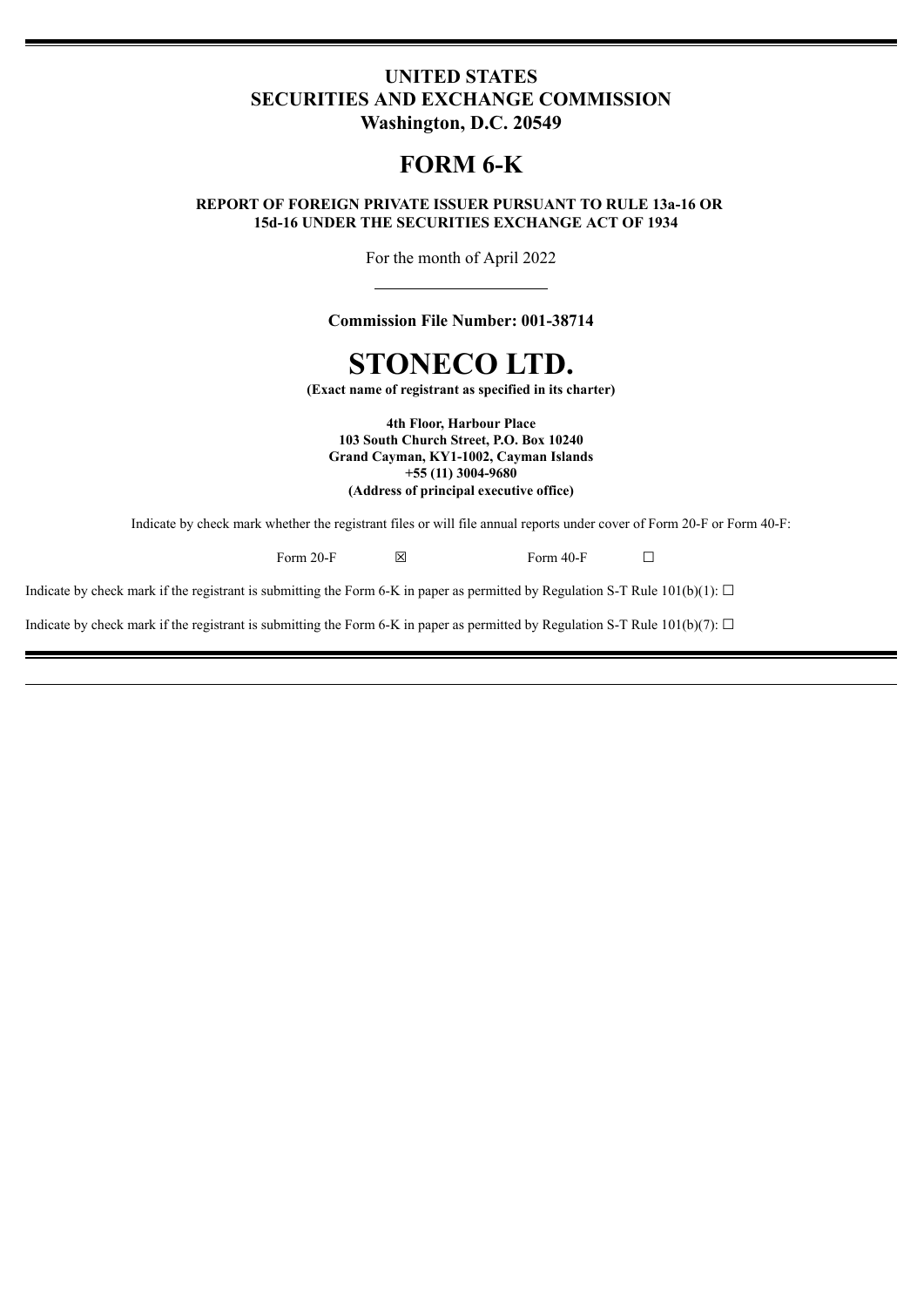### **SIGNATURE**

Pursuant to the requirements of the Securities Exchange Act of 1934, the registrant has duly caused this report to be signed on its behalf by the undersigned, thereunto duly authorized.

### **StoneCo Ltd.**

By: /s/ Thiago dos Santos Piau

Name: Thiago dos Santos Piau Title: Chief Executive Officer

Date: April 26, 2022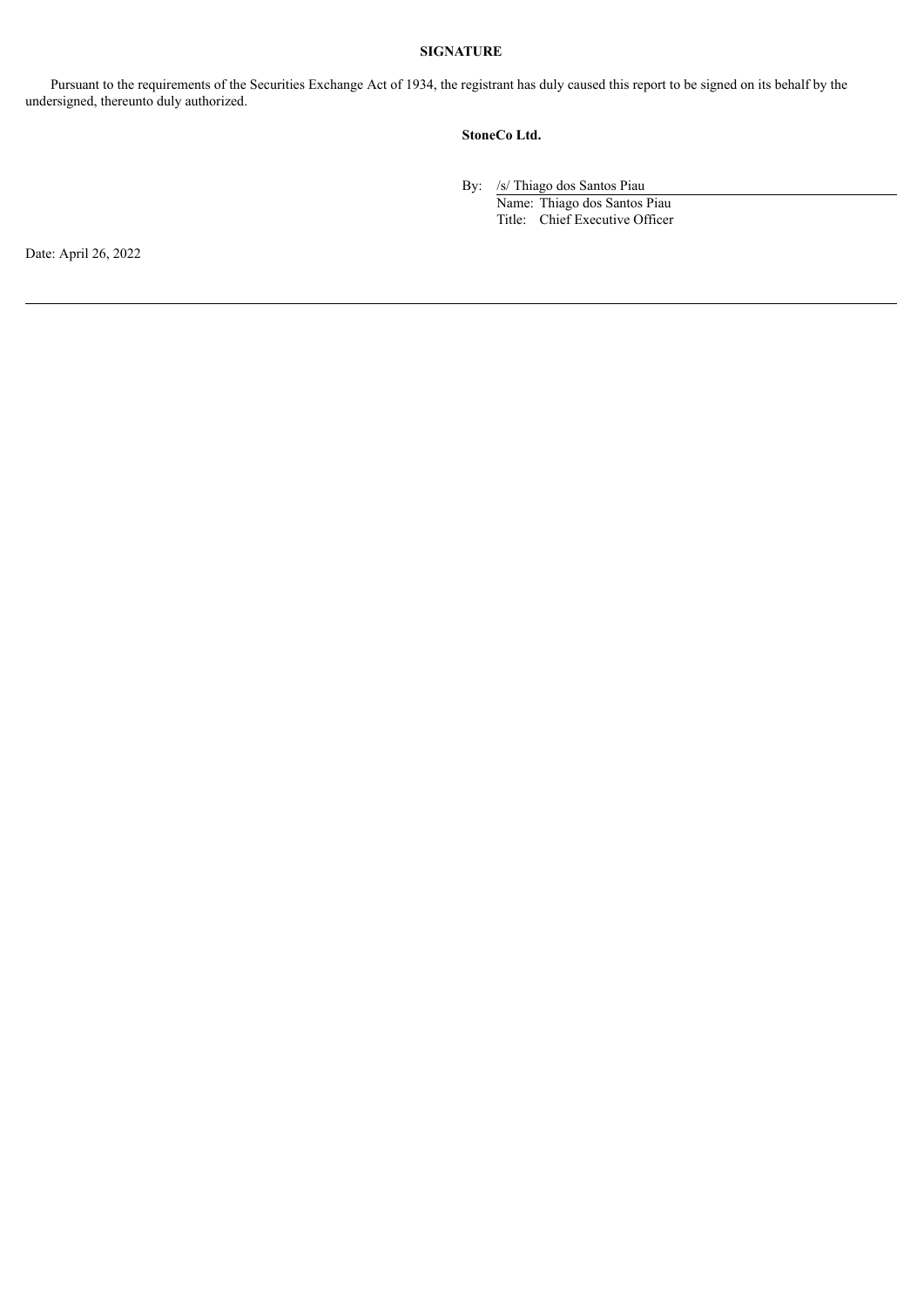# **EXHIBIT INDEX**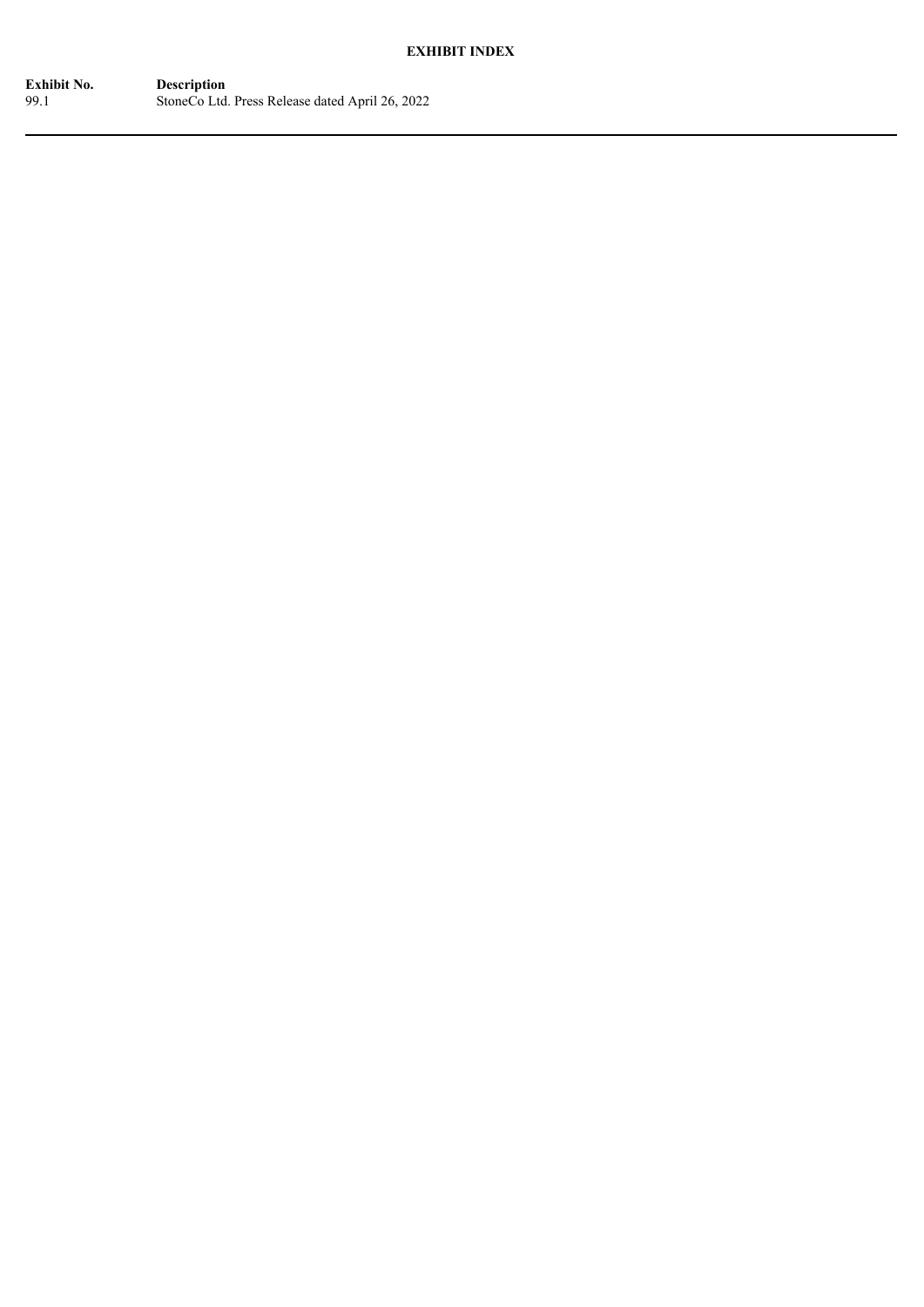

#### **StoneCo Announces Additional Board Changes**

Georgetown, Cayman Islands, April 26, 2022 -- StoneCo Ltd. (Nasdaq: STNE) ("Stone" or the "Company"), a leading provider of financial services and software solutions for merchants in Brazil, today announced additional board changes to support the next stage of the Company's growth.

The StoneCo Board has approved the appointment of two new Directors, Mauricio Luchetti and Patricia Verderesi. Mr. Luchetti has been a member of the Board of Directors of several companies and has extensive experience with People and Management. Mrs. Verderesi has over 30 years' experience in the financial markets, with strong focus on risk management.

At the same time, Mateus Scherer Schwening has agreed to retire from the Stone Board and was appointed VP of Finance at StoneCo Group.

The appointments of Mr. Luchetti and Mrs. Verderesi as well as the resignation of Mr. Schwening and his appointment as VP of Finance are effective immediately.

#### **New Board of Directors Composition**

As a result of these changes, StoneCo Board of Directors will now be composed of ten Directors, nine of whom are independent:

- · André Street Chairman
- · Conrado Engel\* Vice-Chairman
- · Roberto Moses Thompson Motta\*
- · Sílvio José Morais\*
- Luciana Aguiar\*
- Pedro Franceschi\*
- Diego Fresco Gutierrez\*
- Pedro Zinner\*
- Mauricio Luchetti\*
- Patricia Verderesi\*

#### **\*** *Independent Board Members*

#### **About Our New Board of Directors Appointments**

**Mauricio Luchetti** is an independent member of the YDUQS Board of Directors where he coordinates the People and Governance Committee and a member of the Monitoring and Performance Committee. He is also an independent member of the Board of Directors of Agrogalaxy, where he coordinates the People Committee and participates in the Audit Committee. Mr. Luchetti is also an independent member of the Board of Directors of Construtora Tenda and coordinates the People Committee. He was an independent member of the Board of Directors of other publicly held Companies such as JBS, Taesa Energia, Tempo Assist, Mangels and Nutriplant. From 1985 to 2003, he was part of the beverage company Brahma/Ambev where he occupied several positions as Director of People and Management and Regional Director of Operations. From 2003 to 2006, he worked at the Votorantim Group where he served as Corporate Director at Holding VPAR and as COO at Votorantim Cimentos. He has also been a partner at Galicia Investimentos since 2007. Mr. Luchetti holds a bachelor's degree in Business Administration from PUC-RJ and post-graduate in Finance and Human Resources at PUC-RJ.